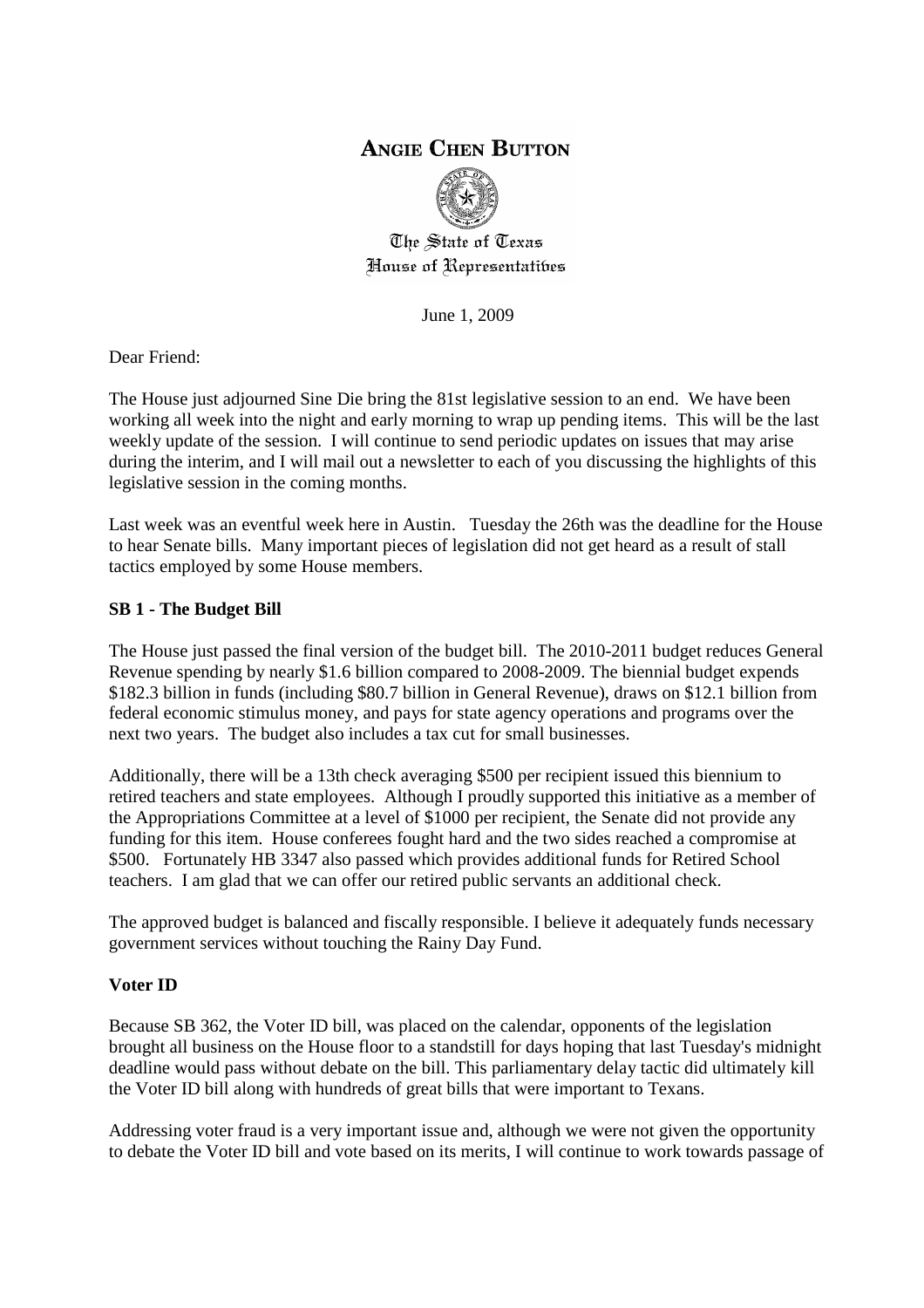this legislation. The people's voice, expressed through voting, is the foundation on which our country was built. This celebrated right is at the very base of our great state and our country.

Although Voter ID did not pass this session, I filed an amendment to SB 362 to address objections by some bill opponents. The amendment addressed the incorrect transliteration of names which is a common problem encountered by some Asian American voters. Several bill opponents have given that issue as a reason to vote against the bill entirely.

I appreciate the hundreds of constituents that contacted me on this legislation. I encourage you to continue voicing your opinions as we work to make Voter ID legislation good for all legally registered voters.

#### **Our Heroes - Property Tax Relief for Disabled Veterans**

On Saturday, May 30th, the House and Senate came together with the Governor and Lt. Governor for a joint session to honor Texans who have died in the war on terror in Afghanistan and Iraq. The legislature hosted a breakfast for the families of the fallen soldiers in the morning. We then read resolutions in honor of the fallen servicemen and presented parchment copies of the resolutions and flags to their families. One member of our district, First Sergeant Jeffrey Ray McKinney died in Iraq on July 11, 2007, at the age of 40. He was a 19-year veteran of the armed forces and a loving husband and father. I presented a parchment copy of House Resolution 2308 along with a Texas flag to his parents.

I have the deepest respect for our brave servicemen and servicewomen who risk their lives to defend our freedoms, and my heart goes out to First Sergeant McKinney's family and all the other families that have lost loved ones protecting this great nation of ours. Having grown up in Taiwan, I realize the importance of American soldiers protecting freedom around the world since it was American naval and air forces stationed in Taiwan during the 1950s, 1960s, and most of the 1970s who discouraged Mao's Communist China from invading Taiwan and subjecting its citizens to the brutality of the Great Leap Forward and Great Cultural Revolution that Mainland China had to endure. I am so grateful to the armed forces of the United States of America.

One of the nonpartisan bills that fell victim to stall tactics was SB 469. SB 469 died simply because we ran out of time on the floor of the House. Fortunately, the Senate was able to add portions of this bill as an amendment to HB 3613, a bill which I proudly coauthored. Now HB 3613 will not only make the appraisal process fairer for many homeowners, it now provides property tax relief to approximately 600,000 Texas veterans, with the addition of this amendment. I am so glad that there was another vehicle for this well-deserved piece of legislation. HB 3613 passed Thursday and is awaiting the Governor's signature.

#### **Working for You**